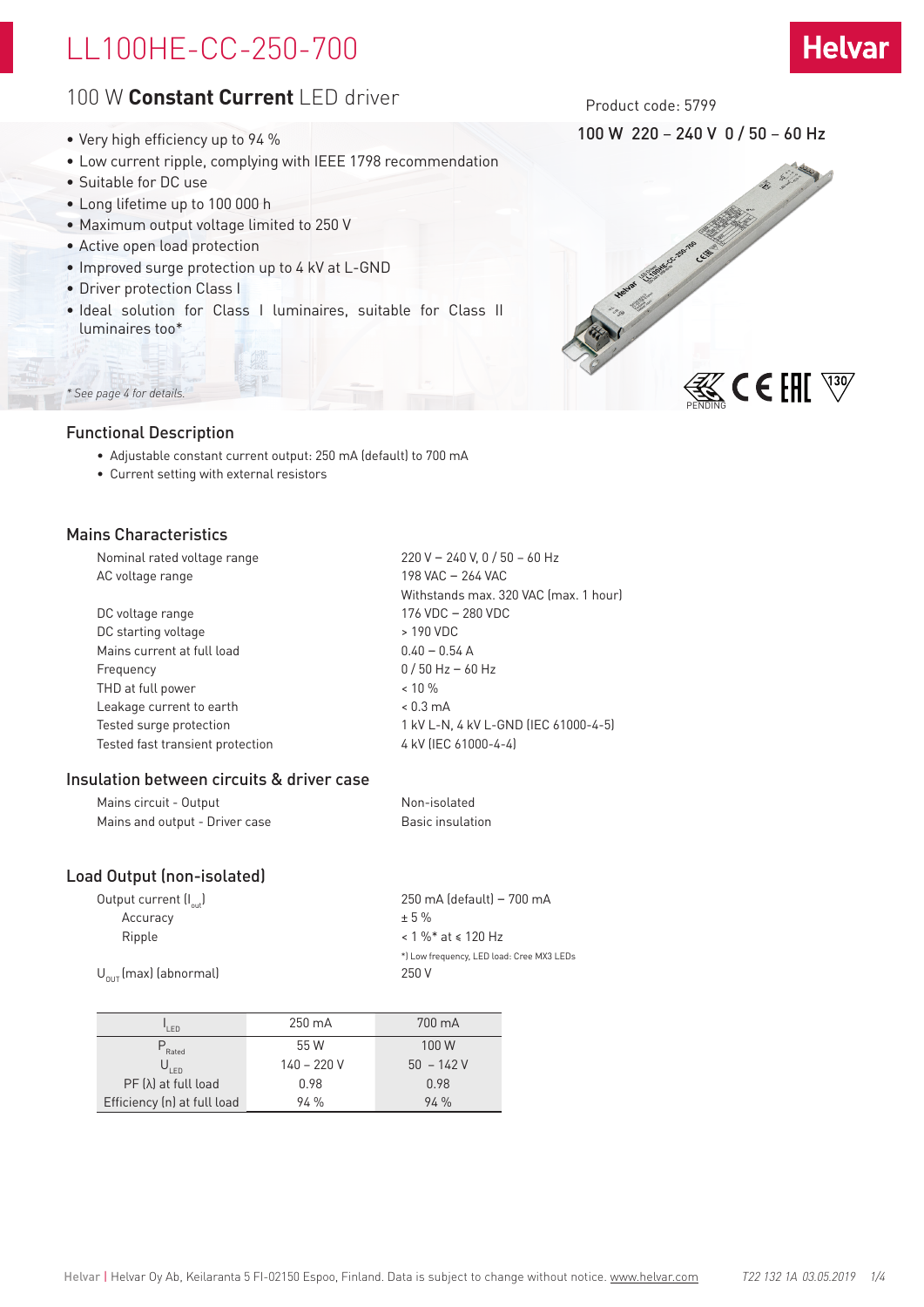# LL100HE-CC-250-700

## Operating window



### Driver performance



\*) For other than independent use, higher t<sub>a</sub> of the controlgear possible as long as highest allowed t<sub>c</sub> point temperature is not exceeded

#### Quantity of drivers per miniature circuit breaker 16 A Type C

|           | Based on inrush current $ $ <sub>peak</sub>   Typ. peak inrush current $ $ <sub>peak</sub> | 1/2 value time, $\Delta t$ | Calculated energy, $I_{\rm peak}^2 \Delta t$ |  |  |
|-----------|--------------------------------------------------------------------------------------------|----------------------------|----------------------------------------------|--|--|
| $40$ pcs. | 37 A                                                                                       | 169 us                     | $0.173 A^2s$                                 |  |  |

CONVERSION TABLE FOR OTHER TYPES OF MINIATURE CIRCUIT BREAKER



#### CONTINOUS CURRENT

Total continous current of the drivers and installation environment must always be considered and taken into calculations when installing drivers behind miniature circuit breaker. Example calculation of total drivers amount limited by continous current:  $I_{cont} = (16 \text{ A } II_{norm, Ta})$  / "nominal mains current with full load") x 0.76). This calculation is an example according to recommended precautions due to multiple adjacent circuit breakers (> 9 MCBs) and installation environment (T $_{\rm s}$  30 degrees); variables may vary according to the use case. Both inrush current and continous current calculations are based on ABB S200 series circuit breakers. More specific information in ABB series S200 circuit breaker documentation.

NOTE! Type C MCB's are strongly recommended to use with LED lighting. Please see more details in "MCB information" document in each driver product page in "downloads & links" section.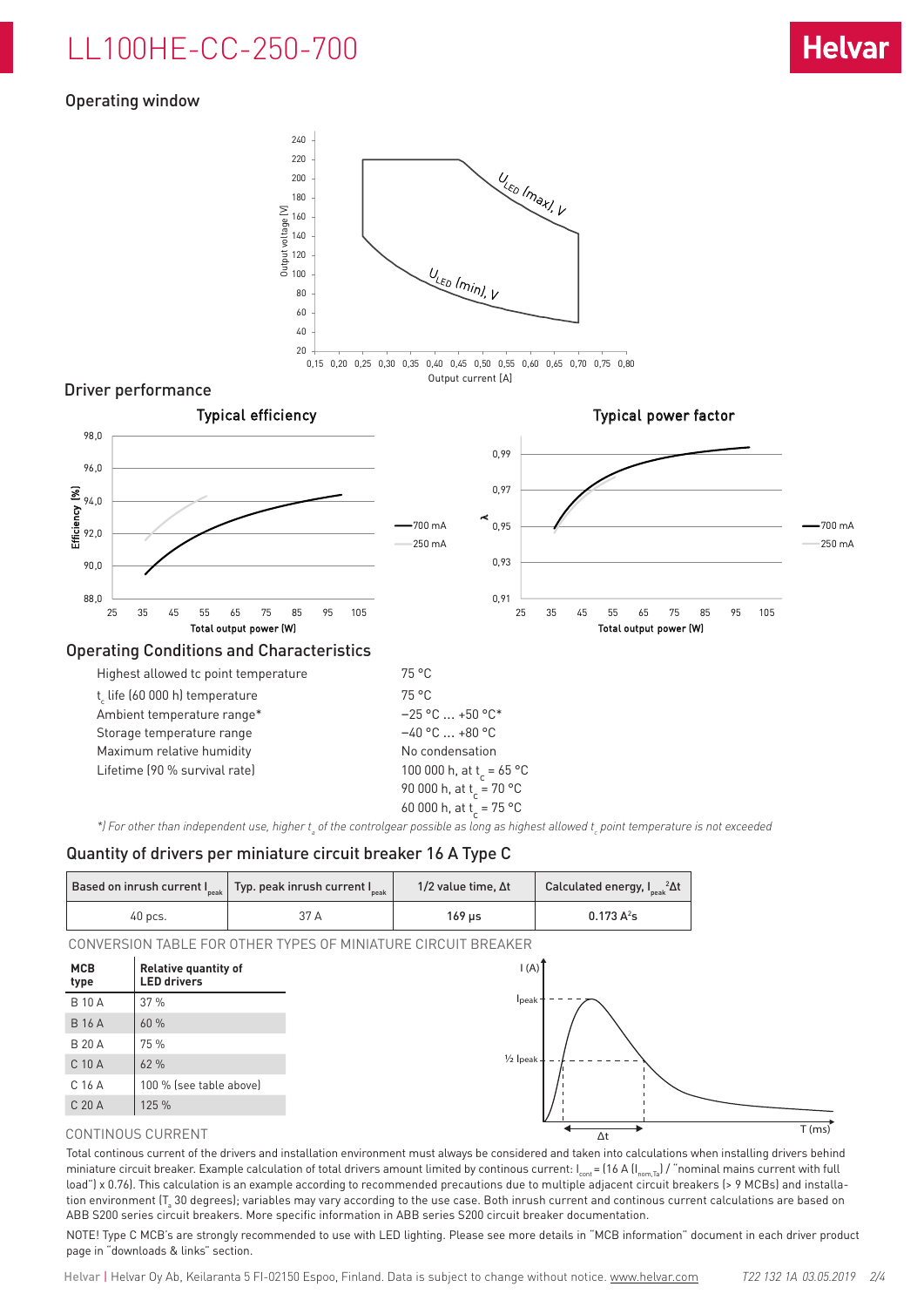# LL100HE-CC-250-700



## Connections and Mechanical Data

| Wire size                         | 0.5 <sub>m</sub> |
|-----------------------------------|------------------|
| Wire type                         | Solid            |
| Wire insulation                   | Accor            |
| Maximum driver to LED wire length | $1.5 \text{ m}$  |
| Weight                            | 205q             |
| IP rating                         | IP <sub>20</sub> |

 $0.5$  mm<sup>2</sup> – 1.5 mm<sup>2</sup> Solid core and fine-stranded According to EN 60598

## **Connections**



### *Note:*

- *• Not suitable for load side switching operation*
- *• Label may differ if the unit is preset to fixed current*



The LED-Iset resistor/current setting values are adjusted according to the LEDset specification. The resistor value for each required output current can thus be calculated from the formula R [Ω] = ( 5 [V] / I\_out [A] ) \* 1000. Below are the available LED-Iset resistors from Helvar, pre-adjusted for the most common output currents.

## Helvar LED-Iset resistors and currents (Nominal  $I_{out}$  (±5 % tol.))

| LED-Iset resistor model | <b>MAX</b> |                                                                                                                             |       |       |     |       |     |       |       |       |       |       |       |       | 650 mA   600 mA   550 mA   500 mA   475 mA   450 mA   425 mA   400 mA   375 mA   350 mA   325 mA   300 mA   275 mA   No resistor |
|-------------------------|------------|-----------------------------------------------------------------------------------------------------------------------------|-------|-------|-----|-------|-----|-------|-------|-------|-------|-------|-------|-------|----------------------------------------------------------------------------------------------------------------------------------|
| $I_{\ldots}$ (mA)       | 700        | 650                                                                                                                         | 600   | 550   | 500 | 475   | 450 | 425   | 400   | 375   | 350   | 325   | 300   | 275   | 250                                                                                                                              |
| Order code              |            | T90000   T90650   T90600   T90550   T90500   T90475   T90450   T90425   T90400   T90375   T90300   T90325   T90300   T90275 |       |       |     |       |     |       |       |       |       |       |       |       | N/A                                                                                                                              |
| Resistance values $[0]$ |            | .68k                                                                                                                        | 8.25k | 9.09k | 10k | 10.5k | 11k | 11.8k | 12.4k | 13.3k | 14.3k | 15.4k | 16.5k | 18.2k | $\infty$                                                                                                                         |

The current can be adjusted also with normal resistors by selecting suitable resistor value (formula R  $[Ω] = [5 [V] / I$  out  $[A]$  ) \* 1000). Reference resistor values can be found below order code in the table above.